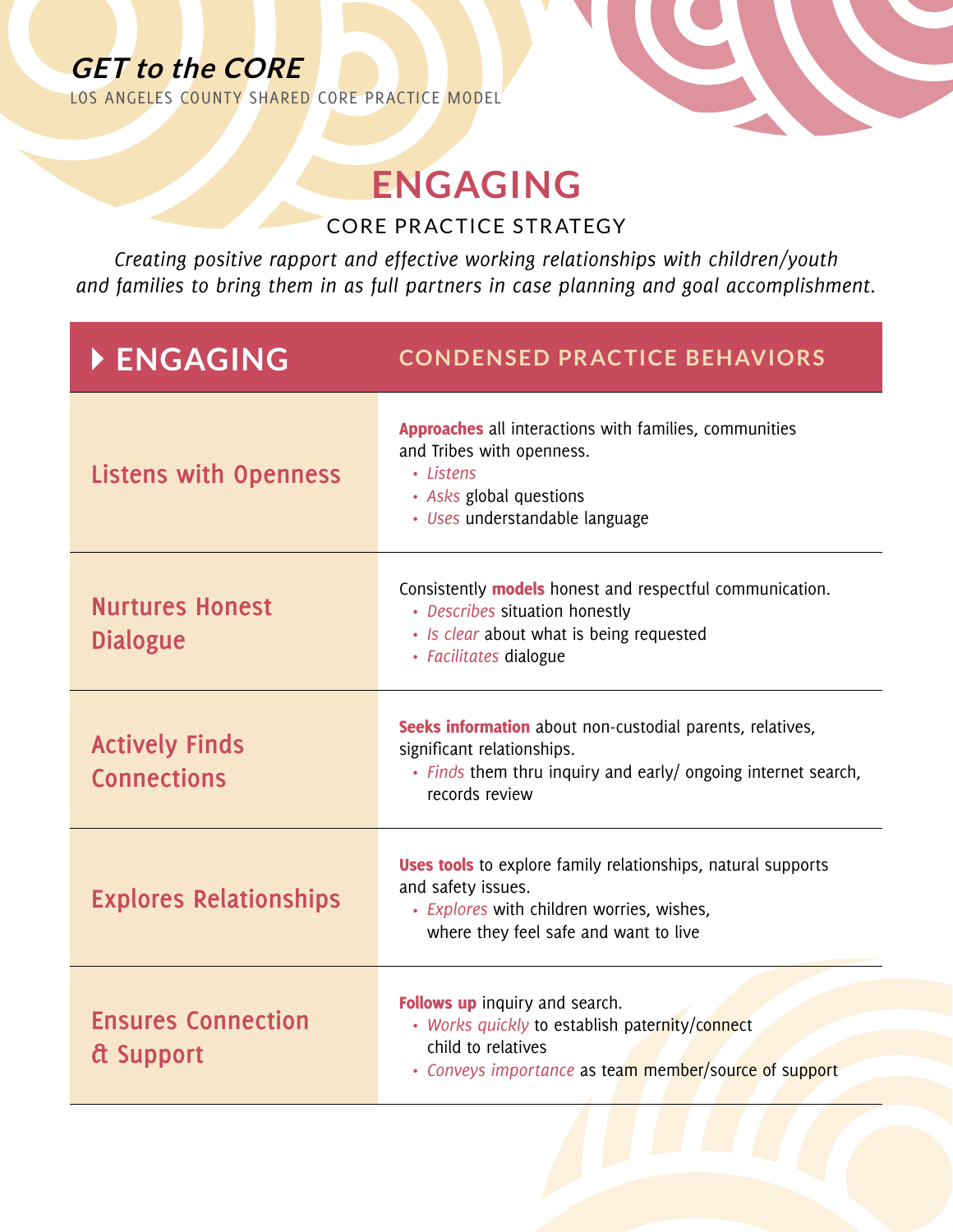LOS ANGELES COUNTY SHARED CORE PRACTICE MODEL

### **TEAMING**

CORE PRACTICE STRATEGY

*Through teaming the family, social worker, clinician and other team members work together in planning, coordinating and decision-making.* 

| TEAMING                                               | <b>CONDENSED PRACTICE BEHAVIORS</b>                                                                                                                                                |
|-------------------------------------------------------|------------------------------------------------------------------------------------------------------------------------------------------------------------------------------------|
| <b>Natural Supports</b>                               | <b>Establishes, continuously brings together and supports</b><br>a child and family team.<br>• Includes natural supports and others providing services                             |
| <b>Interactions are</b><br><b>Affirming</b>           | In all interactions, affirms unique strengths, life experience<br>and self-identified goals of family.<br>• Honors culture<br>• Explores solutions<br>• Assures needed support     |
| Links Family                                          | <b>Asks</b> initially and throughout the family's involvement<br>if they would like a support or peer advocate.<br>• Links family to advocates<br>• Coordinates with advocates     |
| <b>Caregiver Respect</b><br><b><i>d</i></b> Resources | <b>Demonstrates respect</b> to caregivers.<br>· Candid discussions about rights, role, responsibilities<br>· Includes caregivers on family team<br>· Provides resource information |
| <b>Facilitates Sharing</b>                            | Facilitates sharing of important information about child<br>and coordinates communication among all parties.<br>• Explores/nurtures mentoring relationship                         |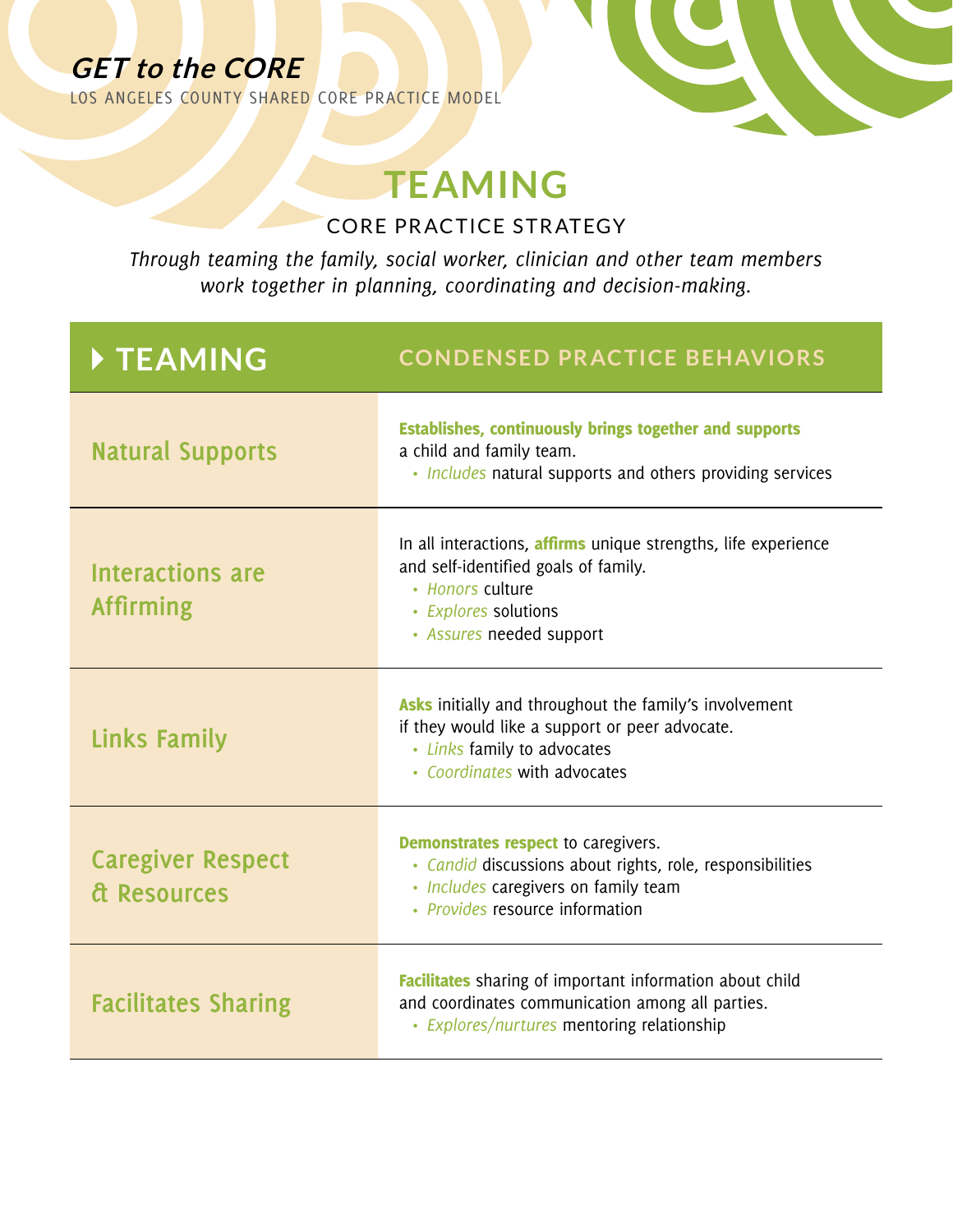LOS ANGELES COUNTY SHARED CORE PRACTICE MODEL

### **ASSESSMENT**

CORE PRACTICE STRATEGY

*Working with the child/youth and family to identify the strengths, underlying needs, skills, protective capacities and the trauma the family may have experienced.*

| ASSESSMENT                   | <b>CONDENSED PRACTICE BEHAVIORS</b>                                                                                                                                           |
|------------------------------|-------------------------------------------------------------------------------------------------------------------------------------------------------------------------------|
| <b>Promotes Speaking Out</b> | <b>Promotes Self-Advocacy.</b><br>• Encourages and supports active youth/family voice<br>and leadership in assessing, finding solutions,<br>planning and decisions            |
| <b>Listens for Loss</b>      | <b>Listens</b> consistently to the family's story.<br>• Acknowledges and validates feelings of grief/loss<br>• Helps family explore history, impacts, who can<br>help address |
| <b>Uses Cultural Lens</b>    | Gathers and applies all relevant information<br>to child/family safety and well-being.<br>• Uses family's cultural lens<br>· Engages team around supporting child             |
| <b>Experiential Coaching</b> | With family/team assesses need for interactive, experiential<br>coaching during visitation to improve parenting skills.<br>• Arranges/advocates for when needed               |
| <b>Normalizes Needs</b>      | Shows understanding that normal is different for everyone.<br>· Incorporates family's perspective of their needs and<br>solutions in all casework and documentation           |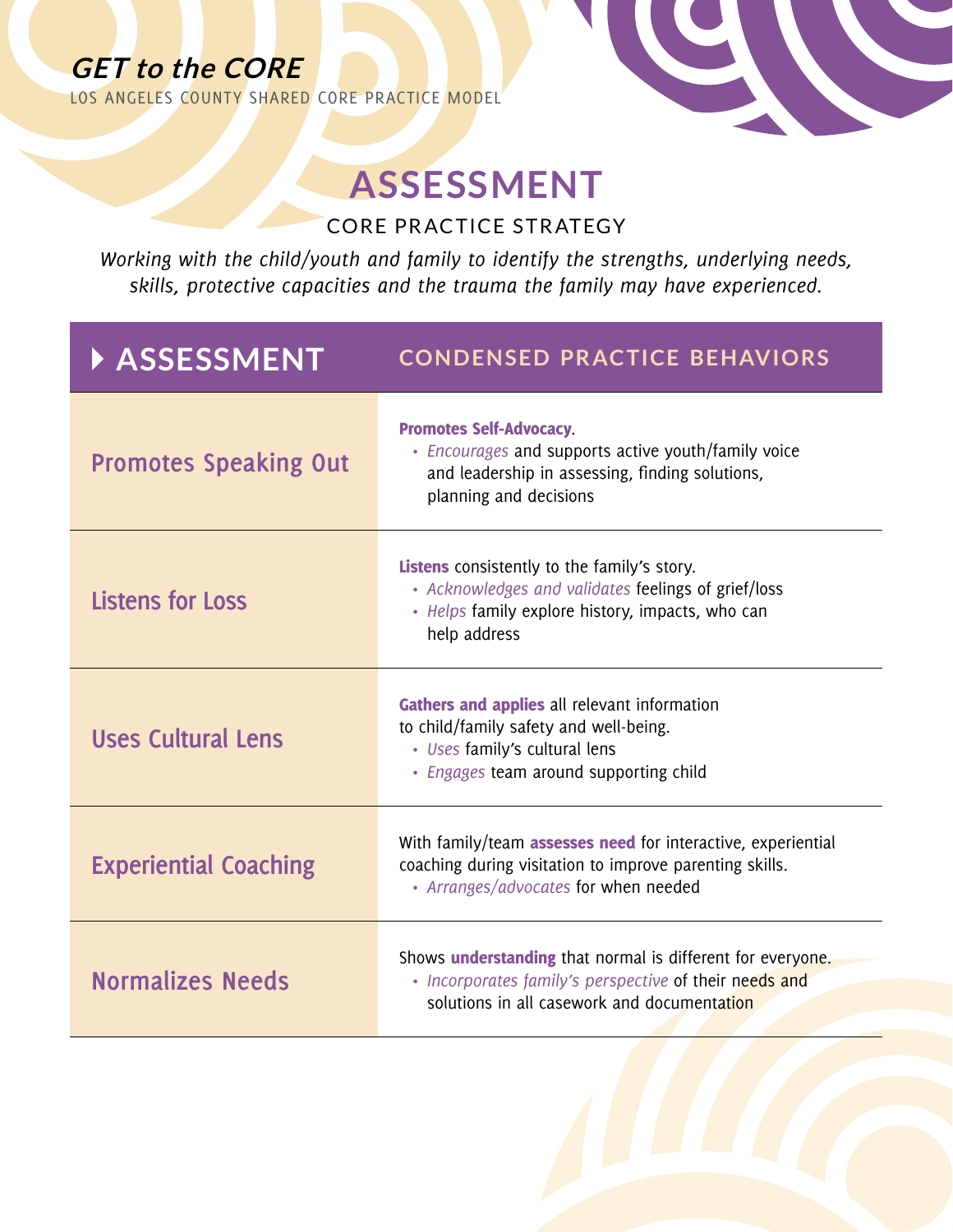LOS ANGELES COUNTY SHARED CORE PRACTICE MODEL

## **PLANNING/INTERVENTION**

CORE PRACTICE STRATEGY

*Tailoring plans to build on strengths and protective capacities in order to meet individual needs for each child and family.*

| <b>PLANNING/<br/>INTERVENTION</b>                     | <b>CONDENSED PRACTICE BEHAVIORS</b>                                                                                                                                           |
|-------------------------------------------------------|-------------------------------------------------------------------------------------------------------------------------------------------------------------------------------|
| <b>Tailors Supports to</b><br><b>Underlying Needs</b> | <b>Explores, connects and advocates for a broad array of</b><br>services to assist with loss, grief, healing and recovery.<br>• Asks family who/what is helping or could help |
| <b>Team Solutions</b>                                 | <b>Facilitates</b> appropriate family supports and services.<br>• Encourages learning from cultural leaders<br>• Shares agency programs<br>• Facilitates team solutions       |
| <b>Customized Visitation</b>                          | With family/team continually assesses, arranges,<br>structures culturally appropriate visitation activities.                                                                  |
| <b>Optimal Team</b><br><b>Environment</b>             | <b>Creates environment</b> for open/honest communication.<br>· Ensures team planning is informed/timely<br>• Follows through<br>· Admits bias, missteps, mistakes             |
| <b>Recovery and Well-being</b>                        | <b>Creates shared agreement</b> on the culturally sensitive<br>services to address safety, well-being and family needs.<br>• Links to and supports use of these services      |